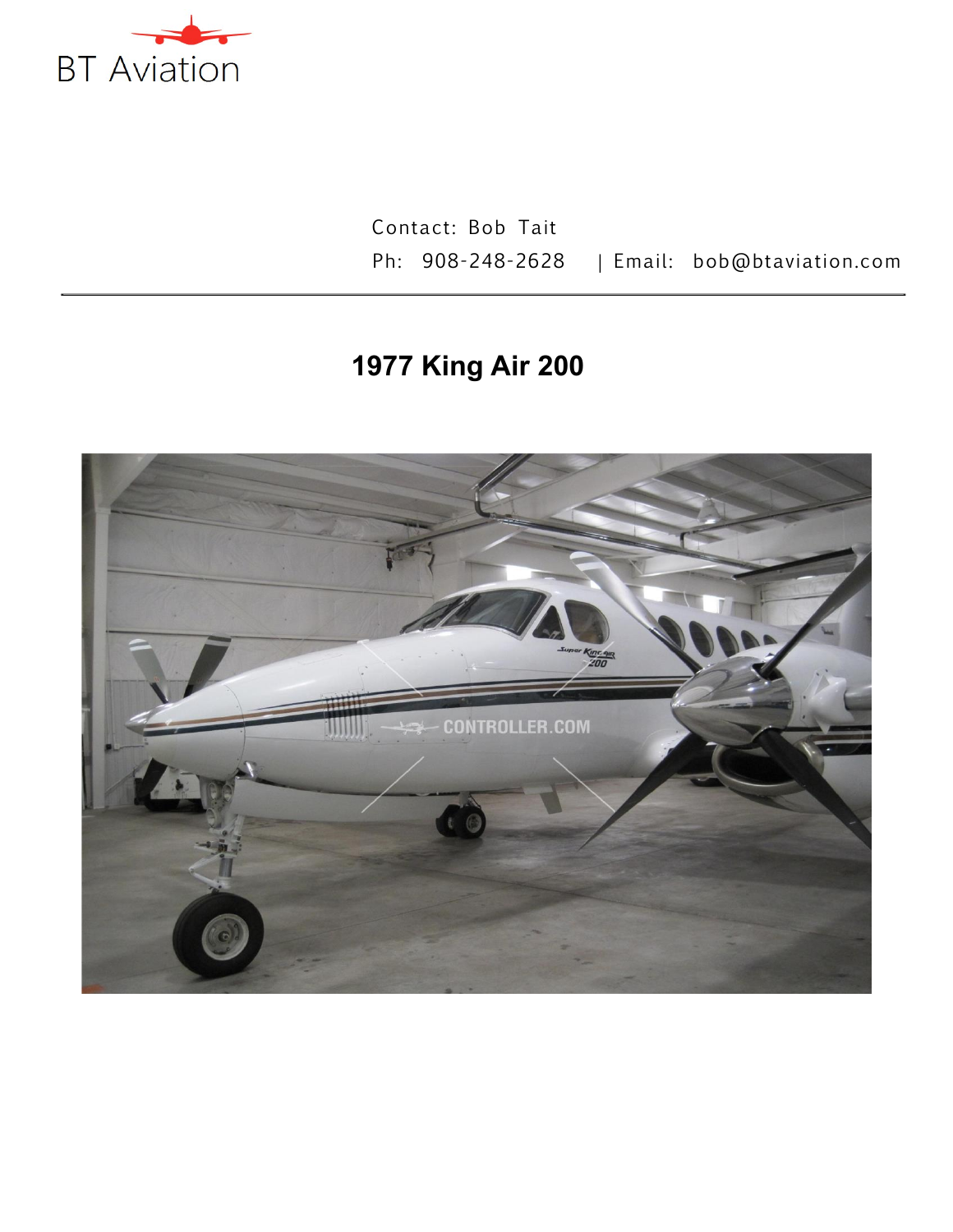## **1977 King Air 200**

#### **Engine Specs:**

LH: 885 SOH & 0 Time since Hot Section RH: 885 SOH PT6-41 Engines – 3,600 TBO's

**Prop(s):**  Four Bladed Raisbeck Props 123/123 SMOH No Damage History – No Missing Records

#### **Inspection Status:**

Fresh Phase 1-4 completed 4/2015 6 Year Gear/Actuator February 2012/Landing. Gear Motor Overhaul February 2012. 6 Year Prop Complied w/ February 2012 L/R 115.4 SOH

#### **Modifications/Conversions:**

Raisbeck Quiet Turbo Fan Props Raisbeck Ram Air Recovery System Enhanced Performing Leading Edges Composite Exhaust Stack Fairings/Cat Pass **Exhaust** Dual AFT Strakes Wing Lockers Recognition Lights Radiant Heating System Auto Prop Feathering with Prop Synch Dual Cabin Door Cables Rosen Sun Visors API Polarized Windows 2004 Rudder Boost Air Conditioning

#### **Avionics/Radios:**

Garmin G600 PFD/MFD W/GAD 43E Garmin 530 TAWS/WAAS Garmin 430 Garmin 330 Transponder Garmin 327 Transponder Garmin 340 Audio Panel Avidyne Flight Max EX500 MFD TCAS L3 Sky Watch MX Weather Sperry PO200 Auto Pilot Sperry SPZ200 Automatic Flight Control Computer Starz Flight Director PS Engineering PXE 7300-SR in Flight with XM Radio Entertainment System with 5 Cabin Headphone Jacks and Headsets Radar Altimeter

### **Exterior:**

2002 Paint. In Very Nice Shape

### **Interior:**

2007. All New Leather w/ Memory Foam. All New Carpet. All Cabinets/Panels/Refreshment Center Re-Laminated. Optional Couch/Cabinet/Table Available.